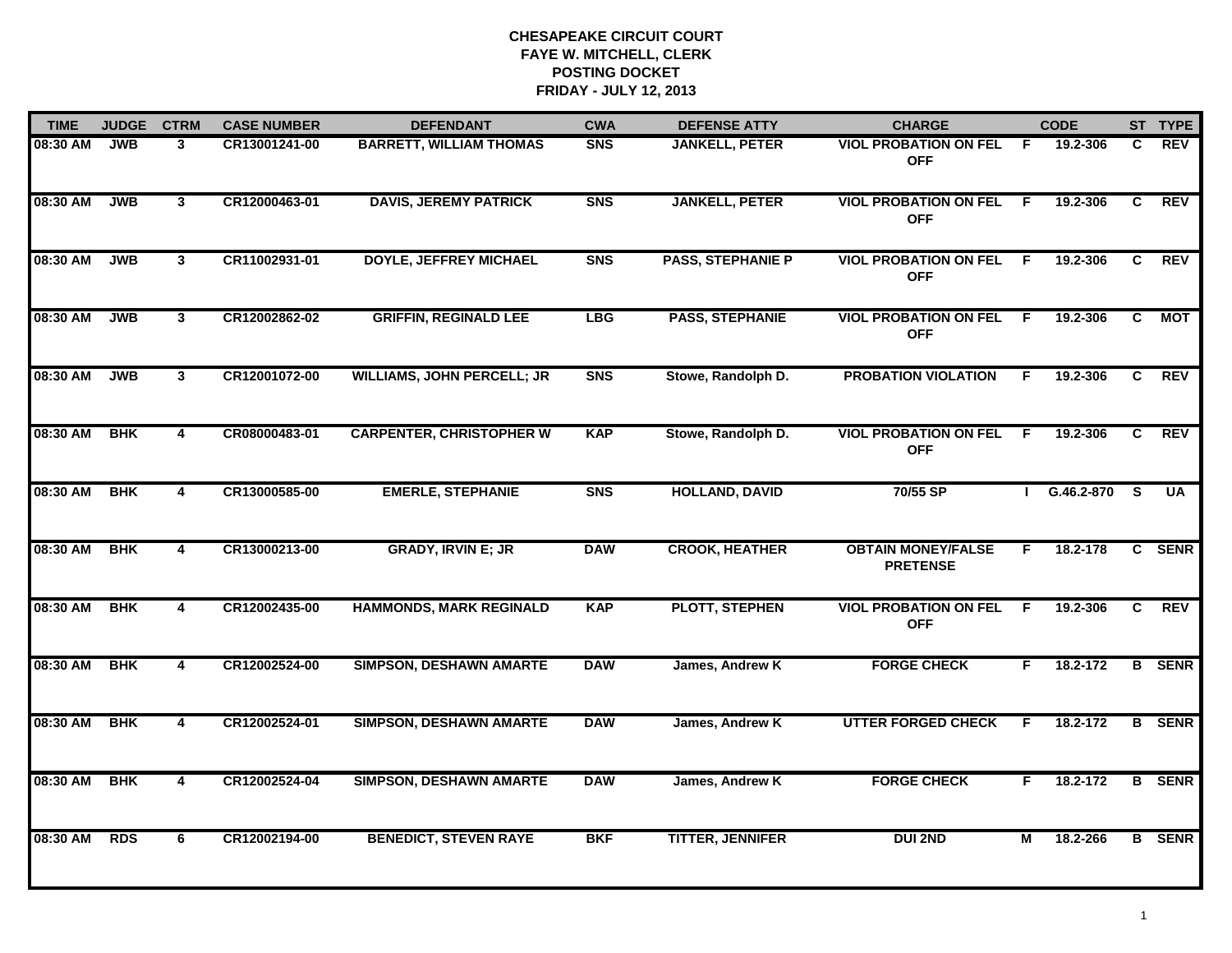| <b>TIME</b> | <b>JUDGE</b> | <b>CTRM</b>    | <b>CASE NUMBER</b> | <b>DEFENDANT</b>               | <b>CWA</b> | <b>DEFENSE ATTY</b>      | <b>CHARGE</b>                                  |     | <b>CODE</b>   |    | ST TYPE       |
|-------------|--------------|----------------|--------------------|--------------------------------|------------|--------------------------|------------------------------------------------|-----|---------------|----|---------------|
| 08:30 AM    | <b>RDS</b>   | 6              | CR13001343-00      | <b>MADISON, AARON DUANE</b>    | <b>BKF</b> | Kowalsky, Robert E.; Jr. | <b>VIOL PROBATION ON FEL</b><br><b>OFF</b>     | - F | 19.2-306      | C. | <b>REV</b>    |
| 08:30 AM    | <b>RDS</b>   | 6              | CR13001307-00      | <b>ROMAHN, JASON SCOTT</b>     | <b>BKF</b> | Kowalsky, Robert E.; Jr. | <b>VIOL PROBATION ON FEL</b><br><b>OFF</b>     | - F | 19.2-306      | C  | REV           |
| 08:30 AM    | <b>RDS</b>   | 6              | CR13000380-00      | <b>STEWART, CLEM E; III</b>    | <b>ASA</b> | <b>DUNNIGAN, BRIAN T</b> | <b>DUI 1ST</b>                                 |     | M A.18.2-266  |    | <b>B</b> SENR |
| 09:30 AM    | <b>RDS</b>   | $\mathbf{2}$   | CR13001448-00      | <b>BEAMON, ROY</b>             |            |                          | <b>VIOL PROBATION ON FEL</b><br><b>OFF</b>     | -F  | 19.2-306      |    | C ADAT        |
| 09:30 AM    | <b>RDS</b>   | $\mathbf{2}$   | CR13001461-06      | <b>GHI, DAVID JOSEPH</b>       | <b>ANM</b> |                          | SX-OBJ:VIC<13Y/SUSP>14Y F<br><b>INDICT</b>     |     | 18.2-67.2     |    | C ADAT        |
| 09:30 AM    | <b>RDS</b>   | $\overline{2}$ | CR13001461-07      | <b>GHI, DAVID JOSEPH</b>       | <b>ANM</b> |                          | SX-OBJ:VIC<13Y/SUSP>14Y F<br><b>INDICT</b>     |     | $18.2 - 67.2$ | C  | <b>ADAT</b>   |
| 09:30 AM    | <b>RDS</b>   | $\mathbf{2}$   | CR13001406-12      | <b>LACEY, RAHEEM LORINZO</b>   | <b>ASA</b> |                          | <b>MALICIOUS WOUNDING</b>                      | F.  | 18.2-51       |    | C ADAT        |
| 09:30 AM    | <b>RDS</b>   | $\mathbf{2}$   | CR13001406-13      | <b>LACEY, RAHEEM LORINZO</b>   | <b>ASA</b> |                          | SHOOT FIREARM, 1000FT OF F<br><b>SCHL</b>      |     | 18.2-280      |    | C ADAT        |
| 09:30 AM    | <b>RDS</b>   | $\mathbf{2}$   | CR11002905-03      | <b>VITASEK, DEAN ANTON; JR</b> |            |                          | <b>VIOL PROBATION ON FEL</b><br><b>OFF</b>     | F.  | 19.2-306      |    | C ADAT        |
| 10:00 AM    | <b>JWB</b>   | $\mathbf{3}$   | CR13000905-00      | <b>ALBRITTON, COLUMBUS</b>     | <b>DAW</b> | Jankell, Peter J         | <b>HABITUAL OFFENDER -</b><br><b>PRIOR OFF</b> |     | F B.46.2-357  |    | <b>B</b> TRYL |
| 10:00 AM    | <b>JWB</b>   | $\mathbf{3}$   | CR13000295-00      | <b>BROWN, RONNIE</b>           | <b>CPO</b> | <b>DRAPER, ANTHONY</b>   | <b>POSSESS HEROIN</b>                          | F   | 18.2-248      |    | C PLEA        |
| 10:00 AM    | <b>JWB</b>   | $\overline{3}$ | CR13000295-01      | <b>BROWN, RONNIE</b>           | <b>CPO</b> | <b>DRAPER, ANTHONY</b>   | <b>POSSESS COCAINE</b>                         | F   | 18.2-250      |    | C PLEA        |
| $10:00$ AM  | <b>JWB</b>   | 3              | CR13000363-00      | <b>BROWN, RONNIE</b>           | <b>CPO</b> | Draper, Anthony L        | SELL/PROVIDE RESALE SCH F<br>I/ II             |     | 18.2-248      |    | C PLEA        |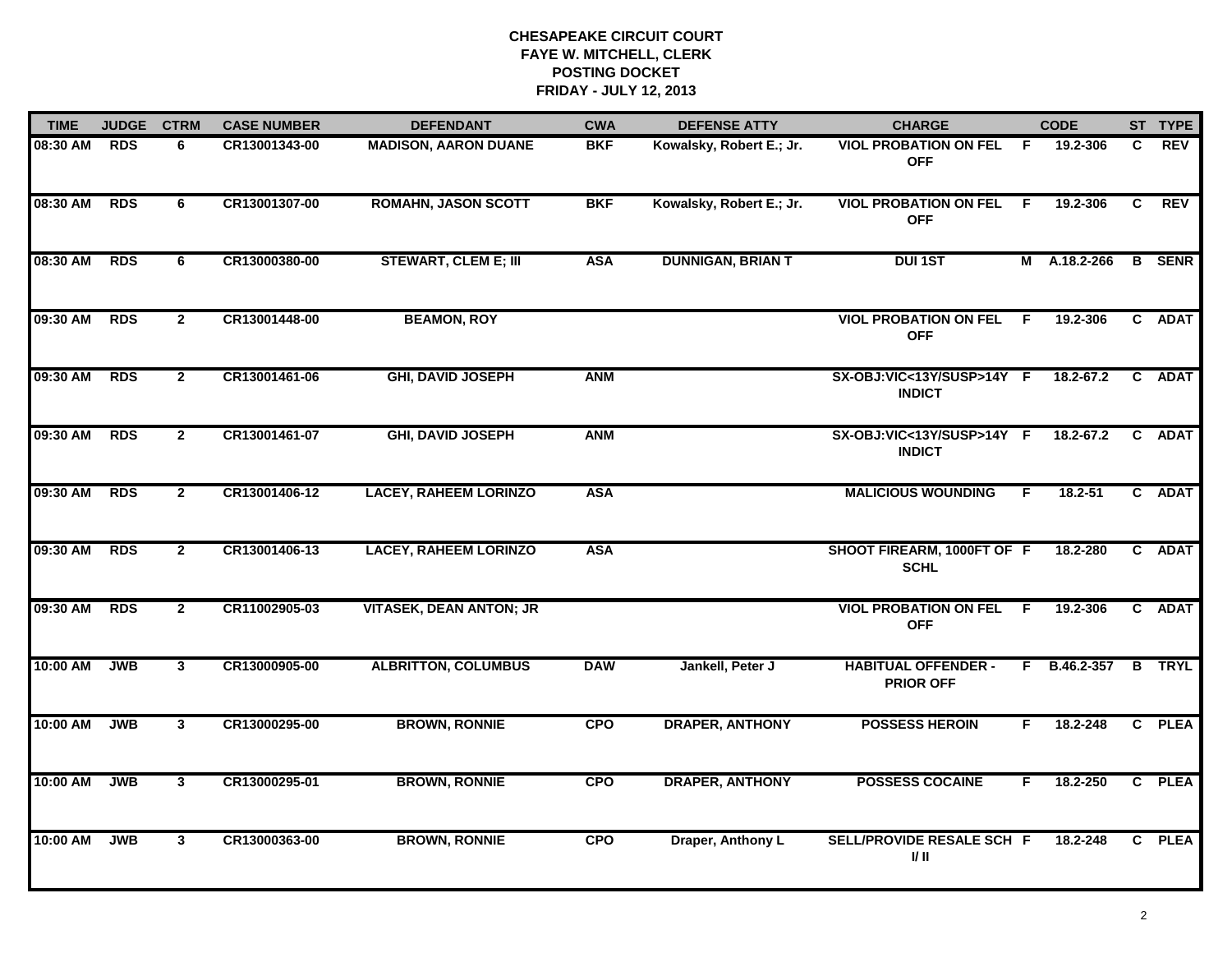| <b>TIME</b> | <b>JUDGE</b> | <b>CTRM</b>    | <b>CASE NUMBER</b> | <b>DEFENDANT</b>                | <b>CWA</b> | <b>DEFENSE ATTY</b>         | <b>CHARGE</b>                                     |    | <b>CODE</b>   |              | ST TYPE     |
|-------------|--------------|----------------|--------------------|---------------------------------|------------|-----------------------------|---------------------------------------------------|----|---------------|--------------|-------------|
| 10:00 AM    | <b>JWB</b>   | 3              | CR13001220-00      | <b>FOOR, CONSTANCE LOUISE</b>   | <b>DAW</b> | <b>JONES, M COLSTON</b>     | <b>GRND LARCENY</b>                               | F  | 18.2-95       | $\mathbf{C}$ | <b>PLEA</b> |
| 10:00 AM    | <b>JWB</b>   | $\mathbf{3}$   | CR13001220-01      | <b>FOOR, CONSTANCE LOUISE</b>   | <b>DAW</b> | <b>JONES, M COLSTON</b>     | <b>UNLAWFULLY ENTER</b>                           | М  | 18.2-121      |              | C PLEA      |
| 10:00 AM    | <b>JWB</b>   | $\mathbf{3}$   | CR13001220-02      | <b>FOOR, CONSTANCE LOUISE</b>   | <b>DAW</b> | <b>JONES, M COLSTON</b>     | <b>DAMAGE PROPERTY</b>                            | М  | 46-131        |              | C PLEA      |
| 10:00 AM    | <b>JWB</b>   | 3 <sup>1</sup> | CR12002869-00      | <b>JOHNSON, ANTHONY DERRELL</b> | <b>LBG</b> | Spencer, Jo Anne            | <b>ABDUCTION</b>                                  | F. | 18.2-48       |              | C PLEA      |
| 10:00 AM    | <b>JWB</b>   | 3              | CR12002869-01      | <b>JOHNSON, ANTHONY DERRELL</b> | <b>LBG</b> | <b>SPENCER, JO ANNE</b>     | <b>RAPE BY FORCE</b>                              | F  | 18.2-61       |              | C PLEA      |
| 10:00 AM    | <b>JWB</b>   | $\mathbf{3}$   | CR12002869-02      | <b>JOHNSON, ANTHONY DERRELL</b> | <b>LBG</b> | <b>SPENCER, JO ANNE</b>     | <b>SODOMY BY FORCE</b>                            | F. | $18.2 - 67.1$ |              | C PLEA      |
| 10:00 AM    | <b>JWB</b>   | $\overline{3}$ | CR12002869-03      | <b>JOHNSON, ANTHONY DERRELL</b> | LBG        | <b>SPENCER, JO ANNE</b>     | <b>SODOMY BY FORCE</b>                            | F. | $18.2 - 67.1$ |              | C PLEA      |
| 10:00 AM    | <b>JWB</b>   | 3 <sup>1</sup> | CR12002869-04      | <b>JOHNSON, ANTHONY DERRELL</b> | <b>LBG</b> | <b>SPENCER, JO ANNE</b>     | <b>ATTEMP TO USE FIREARM</b>                      | F  | 18.2-53.1     |              | C PLEA      |
| 10:00 AM    | <b>JWB</b>   | $\mathbf{3}$   | CR12002869-05      | <b>JOHNSON, ANTHONY DERRELL</b> | <b>LBG</b> | <b>SPENCER, JO ANNE</b>     | <b>ATTEMP TO USE FIREARM</b>                      | -F | $18.2 - 53.1$ | $\mathbf{c}$ | <b>PLEA</b> |
| 10:00 AM    | <b>JWB</b>   | 3              | CR12002869-06      | <b>JOHNSON, ANTHONY DERRELL</b> | <b>LBG</b> | <b>SPENCER, JO ANNE</b>     | <b>ATTEMPT TO USE FIREARM</b>                     | -F | 18.2-53.1     |              | C PLEA      |
| 10:00 AM    | <b>JWB</b>   | $\mathbf{3}$   | CR12002869-07      | <b>JOHNSON, ANTHONY DERRELL</b> | <b>LBG</b> | <b>SPENCER, JO ANNE</b>     | <b>ATTEMPT TO USE FIREARM F</b>                   |    | 18.2-53.1     | $\mathbf{c}$ | <b>PLEA</b> |
| 10:00 AM    | <b>JWB</b>   | $\overline{3}$ | CR13001556-00      | <b>JONES, NOEL AQUI</b>         | <b>DJH</b> |                             | <b>BAIL-APPEAL CONDITN OF O</b><br><b>RELEASE</b> |    | 19.2-124      |              | C BOND      |
| 10:00 AM    | <b>JWB</b>   | $\mathbf{3}$   | CR05001612-00      | <b>LASSITER, CINDY FORD</b>     | <b>WHC</b> | <b>CHERYL FOOTMAN-BANKS</b> | <b>PWID CONTROLLED</b><br><b>SUBSTANCE</b>        | F. | 18.2-248      | C.           | <b>ROL</b>  |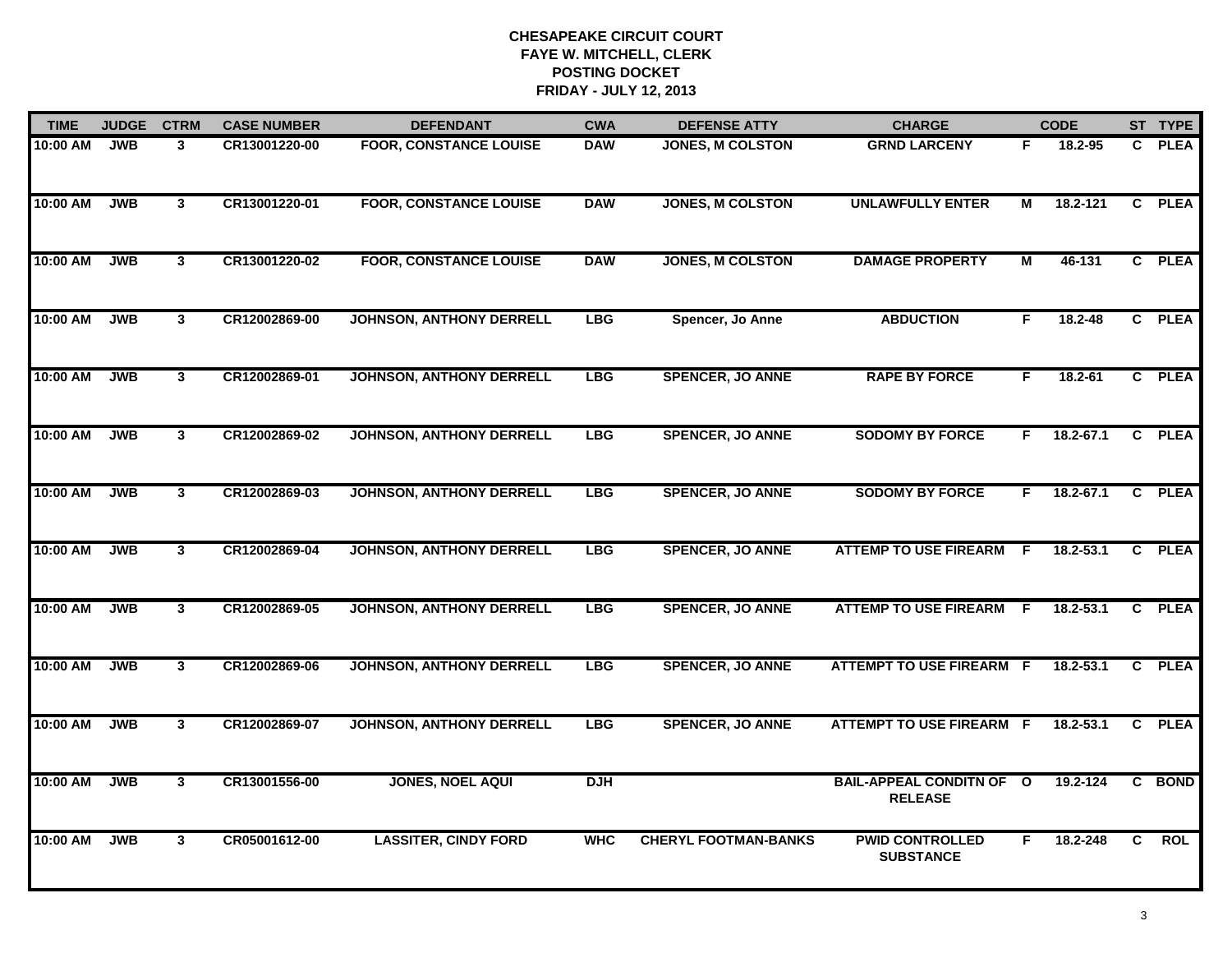| <b>TIME</b> | <b>JUDGE</b> | <b>CTRM</b>    | <b>CASE NUMBER</b> | <b>DEFENDANT</b>             | <b>CWA</b> | <b>DEFENSE ATTY</b>      | <b>CHARGE</b>                                   |    | <b>CODE</b>              |              | ST TYPE       |
|-------------|--------------|----------------|--------------------|------------------------------|------------|--------------------------|-------------------------------------------------|----|--------------------------|--------------|---------------|
| 10:00 AM    | <b>JWB</b>   | 3              | CR13001079-00      | PROVOST, RICHARD             | <b>WHC</b> | TITTER, JENNIFER         | <b>FORGE CHECK</b>                              | F. | 18.2-172                 | в            | <b>PLEA</b>   |
| 10:00 AM    | <b>JWB</b>   | $\mathbf{3}$   | CR13001079-01      | <b>PROVOST, RICHARD</b>      | <b>WHC</b> | <b>TITTER, JENNIFER</b>  | <b>UTTER FORGED CHECK</b>                       | F. | 18.2-172                 | B            | <b>PLEA</b>   |
| 10:00 AM    | <b>JWB</b>   | $\mathbf{3}$   | CR13001079-02      | <b>PROVOST, RICHARD</b>      | <b>WHC</b> | <b>TITTER, JENNIFER</b>  | <b>ATT OBTAIN MONEY</b><br><b>FALSELY</b>       | F. | 18.2-178                 |              | <b>B</b> PLEA |
| 10:00 AM    | <b>JWB</b>   | 3              | CR13001079-03      | <b>PROVOST, RICHARD</b>      | <b>WHC</b> | <b>TITTER, JENNIFER</b>  | <b>PETIT LARCENY - 3RD</b><br><b>OFFENSE</b>    | F. | 18.2-104                 |              | <b>B</b> PLEA |
| 10:00 AM    | <b>JWB</b>   | $\overline{3}$ | CR13001159-00      | <b>PULLIAM, DAVID LEWIS</b>  | <b>WHC</b> | Crook, Heather B         | <b>OBTAIN MONEY FALSE</b><br><b>PRETENSE</b>    | F. | 18.2-178                 |              | <b>B</b> PLEA |
| 10:00 AM    | <b>JWB</b>   | 3 <sup>1</sup> | CR13001159-01      | <b>PULLIAM, DAVID LEWIS</b>  | <b>WHC</b> | Crook, Heather B         | <b>OBTAIN MONEY FALSE</b><br><b>PRETENSE</b>    | М  | 18.2-178                 |              | <b>B</b> PLEA |
| 10:00 AM    | <b>JWB</b>   | $\mathbf{3}$   | CR12002620-00      | <b>SMITH, ROBERT</b>         | <b>MLK</b> | <b>PASS, STEPHANIE</b>   | <b>HABITUAL OFFENDER</b>                        | F. | <b>B.46.2-357 C TRYL</b> |              |               |
| 10:00 AM    | <b>JWB</b>   | $\mathbf{3}$   | CR12002620-01      | <b>SMITH, ROBERT</b>         | <b>MLK</b> | <b>PASS, STEPHANIE P</b> | <b>FAIL TO APPEAR;</b><br><b>CONTEMPT</b>       | М  | 18.2-456                 | C            | <b>CAP</b>    |
| 10:00 AM    | <b>JWB</b>   | $\mathbf{3}$   | CR11000371-01      | <b>WALKER, ANTOINE MONTE</b> | <b>MLK</b> | SWIFT-SHERARD, Sanita A. | <b>VIOL PROBATION ON FEL</b><br><b>OFF</b>      | -F | 19.2-306                 |              | C BOND        |
| 10:00 AM    | <b>BHK</b>   | 4              | CR13000624-00      | <b>JONES, LENARRIS MALIK</b> | <b>ASA</b> | <b>HOLDER, WILLIAM J</b> | <b>FIREARM:POSS BY FELON</b><br><b>NON-VIOL</b> | F. | 18.2-308.2               | $\mathbf{c}$ | <b>JURY</b>   |
| 10:00 AM    | <b>FBL</b>   | 5              | CR13000977-00      | <b>BOSTWICK, JONATHAN E</b>  | <b>WHC</b> | <b>KOZAK, WARREN</b>     | DUI                                             | М  | A.18.2-266               | В            | <b>TRYL</b>   |
| 10:00 AM    | <b>FBL</b>   | 5              | CR13001201-00      | <b>BROWN, ANDREA MONIQUE</b> | <b>BKF</b> | <b>TITTER, JENNIFER</b>  | <b>SHOPLIFT, 2ND</b>                            | М  | 46-15                    |              | S TRYL        |
| 10:00 AM    | <b>FBL</b>   | 5              | CR13001201-01      | <b>BROWN, ANDREA MONIQUE</b> | <b>BKF</b> | <b>CROOK, HEATHER</b>    | <b>CAPIAS:FTA</b>                               | М  | 18.2-456                 | B            | <b>CAP</b>    |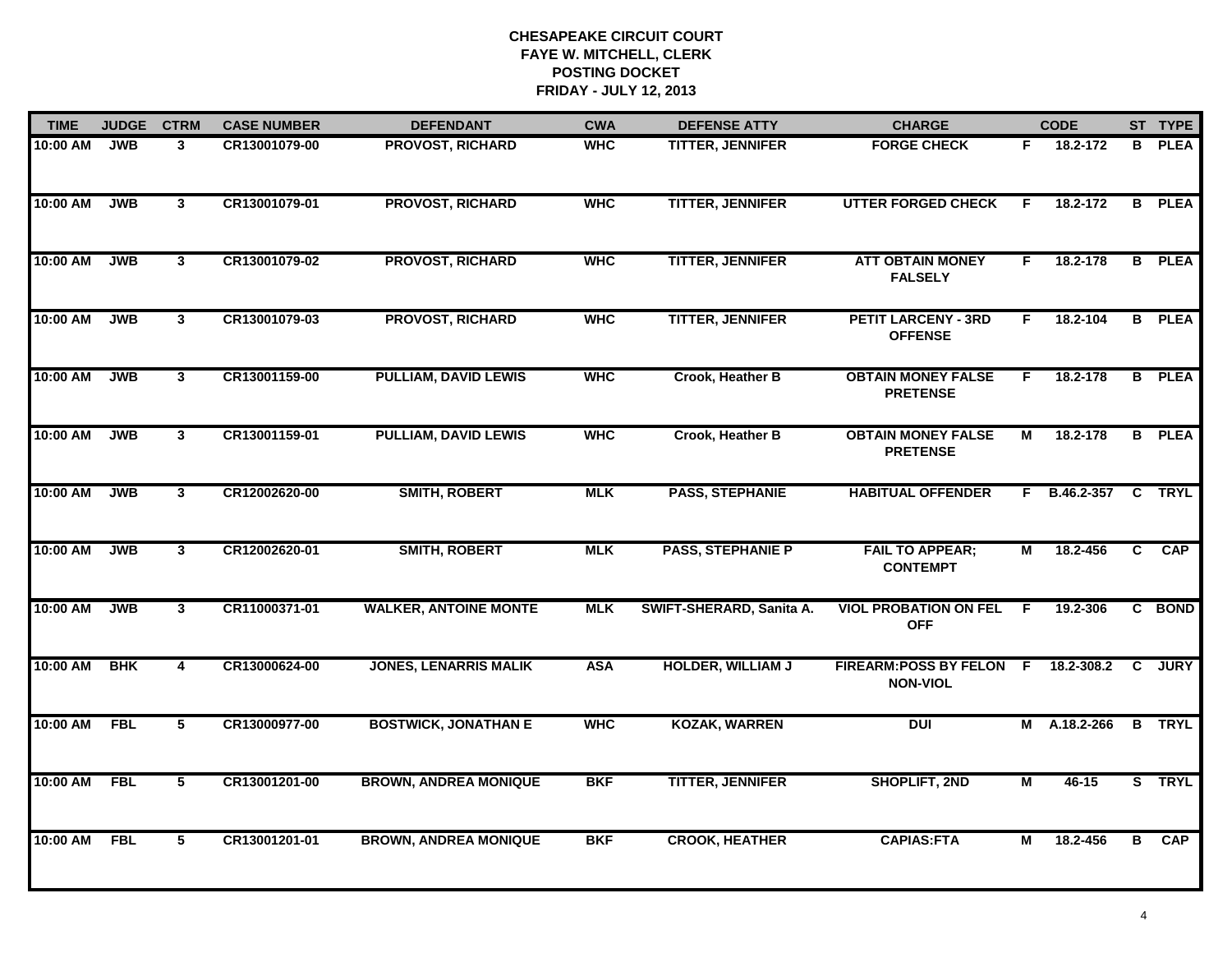| <b>TIME</b> | <b>JUDGE</b> | <b>CTRM</b>    | <b>CASE NUMBER</b> | <b>DEFENDANT</b>                  | <b>CWA</b> | <b>DEFENSE ATTY</b>          | <b>CHARGE</b>                       |                | <b>CODE</b>         |                         | ST TYPE       |
|-------------|--------------|----------------|--------------------|-----------------------------------|------------|------------------------------|-------------------------------------|----------------|---------------------|-------------------------|---------------|
| 10:00 AM    | <b>FBL</b>   | 5              | CR13001289-00      | <b>BURGESS, RONNIE E</b>          | <b>BKF</b> | <b>ANDERSON, TIMOTHY V</b>   | 44/35 SP                            |                | 46.2-878.1          |                         | S TRYL        |
| 10:00 AM    | <b>FBL</b>   | $\overline{5}$ | CR13001290-00      | <b>CAIN, LORETTA KIM</b>          | PLC        |                              | 54/35 SP                            |                | G.46.2-875 S TRYL   |                         |               |
| 10:00 AM    | <b>FBL</b>   | 5              | CR13000820-00      | <b>CLARK, JEREMY</b>              | <b>BKF</b> | <b>MILLER, DANIEL J</b>      | <b>POSS MARIJUANA</b>               | Μ              | 18.2-250.1          |                         | S TRYL        |
| 10:00 AM    | <b>FBL</b>   | 5              | CR13000820-01      | <b>CLARK, JEREMY</b>              | <b>BKF</b> | <b>MILLER, DANIEL J</b>      | <b>DUI1ST</b>                       | М              | A.18.2-266          |                         | <b>B</b> TRYL |
| 10:00 AM    | <b>FBL</b>   | $\overline{5}$ | CR13001058-00      | <b>CRAFT, JUSTIN BLAKE</b>        | PLC        |                              | 76/55 SP                            |                | $C.46.2 - 870$      |                         | S TRYL        |
| 10:00 AM    | <b>FBL</b>   | 5              | CR13001249-00      | <b>DANIELS, LEATRICE D</b>        | <b>PLC</b> |                              | 74/55 SP                            |                | G.46.2-870          | $\overline{\mathbf{s}}$ | <b>TRYL</b>   |
| 10:00 AM    | <b>FBL</b>   | 5              | CR12000572-00      | <b>FAGAN, TRAMELLIA L</b>         | PLC        | <b>BUYRN, WILLIAM</b>        | <b>PETIT LARCENY</b>                | $\overline{M}$ | $46 - 15$           | $\overline{s}$          | <b>UA</b>     |
| 10:00 AM    | <b>FBL</b>   | 5              | CR13001207-00      | FITCH, MICHAEL IAIN               | <b>BKF</b> | <b>CROOK, HEATHER</b>        | <b>RECK DR: RACING</b>              |                | M A.46.2-865 S TRYL |                         |               |
| 10:00 AM    | <b>FBL</b>   | 5              | CR13001207-01      | FITCH, MICHAEL IAIN               | <b>BKF</b> | <b>CROOK, HEATHER</b>        | <b>CAPIAS:FTA</b>                   | М              | 18.2-456            |                         | <b>B</b> CAP  |
| 10:00 AM    | <b>FBL</b>   | 5              | CR13001107-00      | <b>GREENE, RICHARD ANTHONY</b>    | <b>BKF</b> | <b>Buyrn, Richard L</b>      | <b>OBSTRUCT JUSTICE</b>             | М              | 18.2-460            |                         | <b>B</b> TRYL |
| 10:00 AM    | <b>FBL</b>   | $\overline{5}$ | CR13001326-00      | <b>HENDRICKS, NATASHA ANNETTE</b> | <b>PLC</b> |                              | 79/60 SPD                           |                | G.46.2-878 S TRYL   |                         |               |
| 10:00 AM    | <b>FBL</b>   | 5              | CR12001454-00      | <b>HILL, ADAM EUGENE</b>          | <b>PLC</b> | Black, Hugh E.; III          | <b>ASSAULT &amp; BATTERY-WIFE M</b> |                | 18.2-57.2           | в                       | <b>DD</b>     |
| 10:00 AM    | <b>FBL</b>   | 5              | CR13001210-00      | <b>HORRELL, LARRY G</b>           | <b>BKF</b> | <b>IMPREVENTO, MICHAEL F</b> | <b>DISREG HWY SIGN</b>              |                | 46.2-830            |                         | S TRYL        |
|             |              |                |                    |                                   |            |                              |                                     |                |                     |                         |               |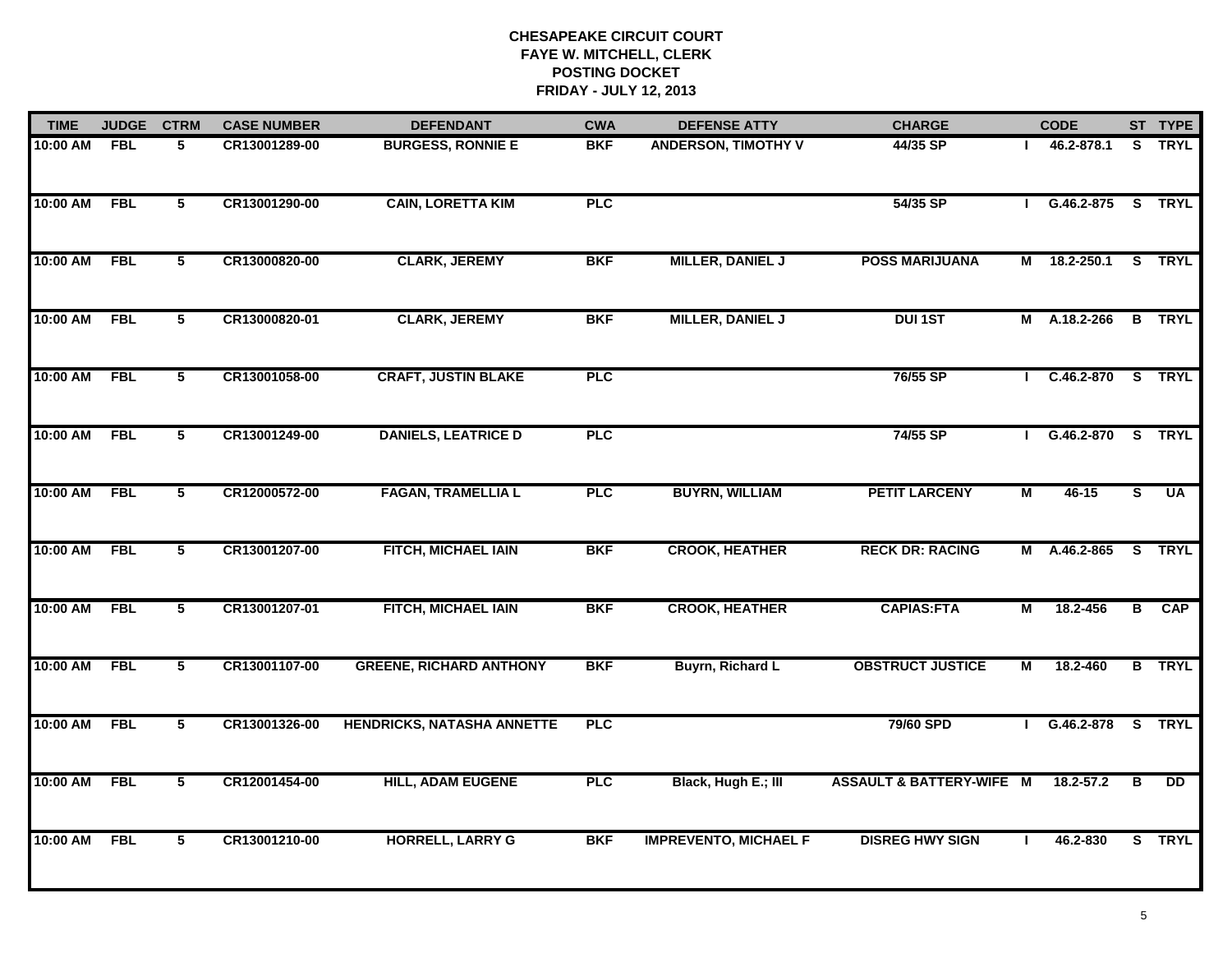| <b>TIME</b>  | <b>JUDGE</b> | <b>CTRM</b>             | <b>CASE NUMBER</b> | <b>DEFENDANT</b>                              | <b>CWA</b> | <b>DEFENSE ATTY</b>       | <b>CHARGE</b>                                     |    | <b>CODE</b>           |   | ST TYPE       |
|--------------|--------------|-------------------------|--------------------|-----------------------------------------------|------------|---------------------------|---------------------------------------------------|----|-----------------------|---|---------------|
| 10:00 AM FBL |              | 5                       | CR13001225-00      | <b>JOHNSON, EAFRICA R</b>                     | <b>PLC</b> | <b>HENDERSON, LESA</b>    | <b>S/C FTC VISITATION</b>                         | М  | 18.2-456              |   | S TRYL        |
| 10:00 AM     | FBL          | $5\overline{ }$         | CR13001155-00      | <b>JOHNSON, TANIQUA</b>                       | PLC        |                           | <b>POSS OF MARIJUANA</b>                          |    | M 18.2-250.1          |   | S TRYL        |
| 10:00 AM     | <b>FBL</b>   | 5                       | CR13001294-00      | <b>LAWRENCE, STEVIE LEE</b>                   | <b>BKF</b> | <b>LAINE, HERBERT</b>     | 44/35 SP                                          |    | A.46.2-875            |   | S TRYL        |
| 10:00 AM     | <b>FBL</b>   | 5                       | CR13000847-00      | <b>MASON, ANTWOIN L</b>                       | <b>PLC</b> | <b>JONES, M COLSTON</b>   | <b>SUSP O/L</b>                                   |    | M B.46.2-301 S TRYL   |   |               |
| 10:00 AM     | <b>FBL</b>   | 5                       | CR13001295-00      | <b>MILLER, JODI ANN</b>                       | <b>PLC</b> | <b>SHANNON, KRISTEN M</b> | <b>SUSP LIC</b>                                   |    | M B.46.2-301 S TRYL   |   |               |
| 10:00 AM FBL |              | 5                       | CR13001128-00      | PETERSON, EARL ANTONIO                        | <b>PLC</b> | QUICK, TIMOTHY            | <b>HABITUAL OFFENDER</b>                          |    | M A.46.2-357          |   | <b>B</b> TRYL |
| 10:00 AM     | <b>FBL</b>   | $\overline{5}$          | CR13000805-00      | <b>POWERS, JOHN MONTIER</b>                   | <b>PLC</b> | <b>FRAZIER, REGINALD</b>  | <b>SUSP O/L</b>                                   |    | M B.46.2-301 S TRYL   |   |               |
| 10:00 AM     | <b>FBL</b>   | $5\overline{5}$         | CR13000981-00      | <b>ROUNDTREE, FRED RYAN</b>                   | <b>BKF</b> |                           | <b>SUSP OL</b>                                    |    | M B.46.2-301          |   | <b>B</b> TRYL |
| 10:00 AM     | <b>FBL</b>   | 5                       | CR13001162-00      | <b>SCOTT, JESSICA</b>                         | <b>PLC</b> | <b>HEDGES, PAUL</b>       | <b>SHOPLIFTING</b>                                | М  | 46-15                 |   | S TRYL        |
| 10:00 AM     | FBL          | 5                       | CR12001250-00      | <b>SKINNER, LATOYA NICOLE</b>                 | <b>PLC</b> | <b>MATHENY, AMINA</b>     | <b>ASSAULT &amp; BATTERY-FAM</b><br><b>MEMBER</b> | M  | $18.2 - 57.2$         | B | <b>UA</b>     |
| 10:00 AM     | <b>FBL</b>   | 5                       | CR13001218-00      | <b>STANFIELD, FRANKLYN L</b>                  | <b>PLC</b> | MILLER, DANIEL J          | <b>FAIL TO MOVE LEFT FOR</b><br><b>EMER VEH</b>   | л. | 46.2-921.1            |   | S TRYL        |
| 10:00 AM     | <b>FBL</b>   | $\overline{\mathbf{5}}$ | CR13001130-00      | <b>STEPHENSON, STANLEY</b><br><b>THEODORE</b> | <b>KAP</b> | <b>KOZAK, WARREN</b>      | DUI-2ND                                           |    | M B.18.2-266          |   | <b>B</b> TRYL |
| 10:00 AM     | <b>FBL</b>   | 5                       | CR13001130-01      | <b>STEPHENSON, STANLEY</b><br><b>THEODORE</b> | <b>KAP</b> | <b>KOZAK, WARREN</b>      | <b>REFUSAL-2ND</b>                                |    | M A.18.2-268.3 B TRYL |   |               |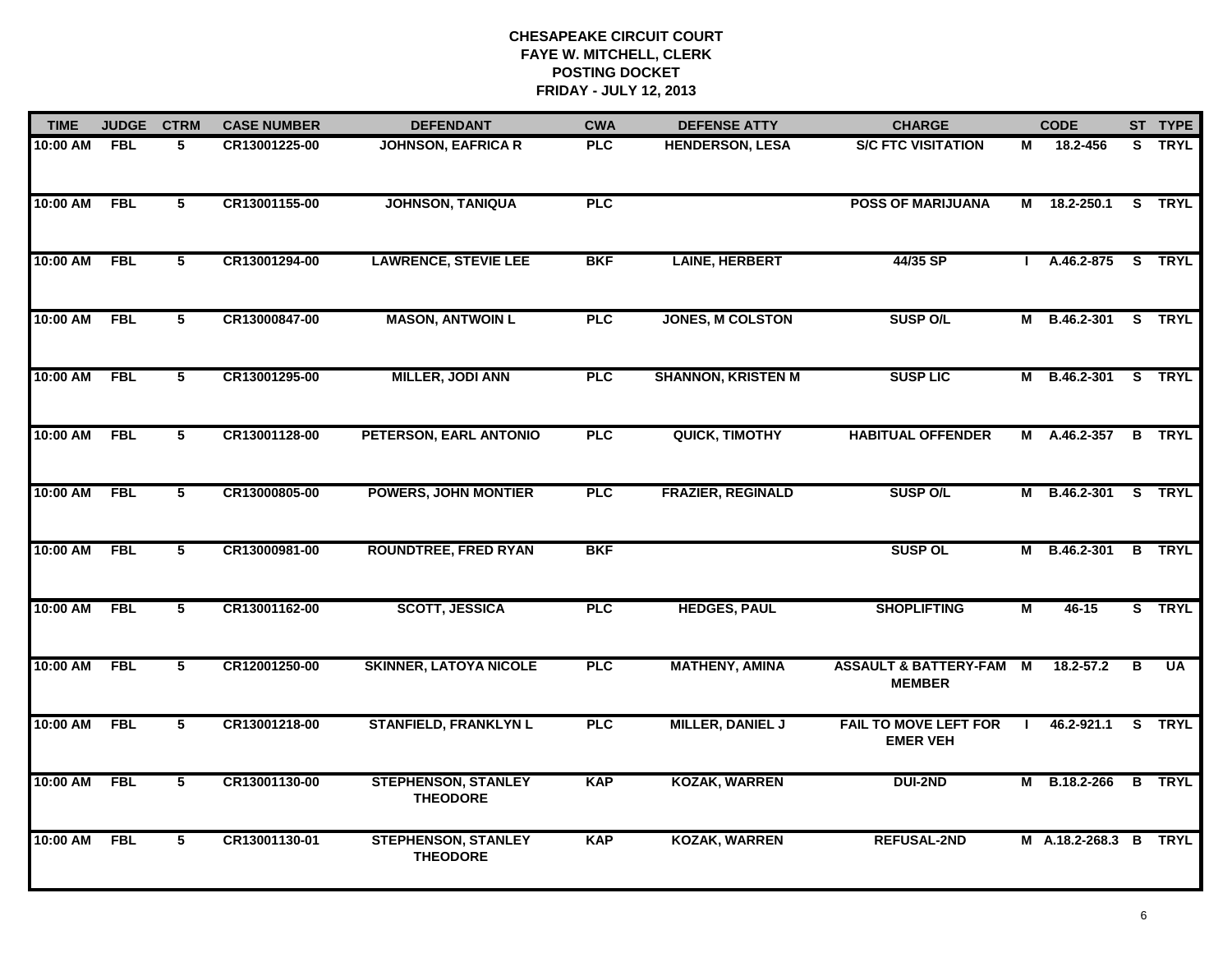| <b>TIME</b> | <b>JUDGE</b> | <b>CTRM</b> | <b>CASE NUMBER</b> | <b>DEFENDANT</b>               | <b>CWA</b> | <b>DEFENSE ATTY</b>     | <b>CHARGE</b>                                     |          | <b>CODE</b>  |              | ST TYPE     |
|-------------|--------------|-------------|--------------------|--------------------------------|------------|-------------------------|---------------------------------------------------|----------|--------------|--------------|-------------|
| 10:00 AM    | <b>FBL</b>   | 5           | CR13000638-00      | <b>STROTHER, CHERYL L</b>      | <b>BKF</b> | <b>OBRIEN, WILLIAM</b>  | <b>DUI 2ND (ACC)</b>                              | <b>M</b> | B.18.2-266   | $\mathbf{B}$ | <b>TRYL</b> |
| 10:00 AM    | <b>FBL</b>   | 5.          | CR13001246-00      | <b>WEAVER, BRITTEN ANTOWAN</b> | <b>BKF</b> |                         | 49/35 SP                                          |          | F.46.2-875   |              | S TRYL      |
| 10:00 AM    | <b>FBL</b>   | 5           | CR13001071-00      | YONKA, MATTHEW                 | <b>BKF</b> | <b>POULSON, MICHAEL</b> | <b>DUI 1ST (ACC)</b>                              |          | M A.18.2-266 | B            | <b>TRYL</b> |
| 10:00 AM    | <b>RDS</b>   | 6.          | CR12001519-00      | <b>BOWDEN, ANTOINE LORENZO</b> | <b>KAR</b> | Buyrn, Richard L.       | <b>MURDER: 1ST DEGREE</b>                         | F        | 18.2-32      | C            | <b>JURY</b> |
| 10:00 AM    | <b>RDS</b>   | 6           | CR12001519-01      | <b>BOWDEN, ANTOINE LORENZO</b> | <b>KAR</b> | Buyrn, Richard L.       | <b>USE FIREARM IN COMMISS</b><br><b>FELONY</b>    | E        | 18.2-53.1    | C            | <b>JURY</b> |
| 10:00 AM    | <b>RDS</b>   | 6.          | CR12001519-02      | <b>BOWDEN, ANTOINE LORENZO</b> | <b>KAR</b> | Buyrn, Richard L.       | <b>NONVIOL FELON POSS GUN F</b><br><b>W/I 10Y</b> |          | 18.2-308.2   | C.           | <b>JURY</b> |
| 10:00 AM    | <b>RDS</b>   | 6           | CR13001357-00      | HOFFLER, ANTWAN CHRISTOPHER    | <b>KAR</b> | Stowe, Randolph D       | <b>PETIT LARCENY 3RD OFF</b>                      | -F       | 18.2-96      | $\mathbf{c}$ | <b>PLEA</b> |
| 10:00 AM    | <b>RDS</b>   | 6           | CR13001357-01      | HOFFLER, ANTWAN CHRISTOPHER    | <b>KAR</b> | Stowe, Randolph D       | PETIT LARCENY 3RD OFF                             | F        | 18.2-96      | $\mathbf{c}$ | <b>PLEA</b> |
| 10:00 AM    | <b>RDS</b>   | 6.          | CR13001357-02      | HOFFLER, ANTWAN CHRISTOPHER    | <b>KAR</b> | Stowe, Randolph D       | PETIT LARCENY 3RD OFF                             | F.       | 18.2-96      |              | C PLEA      |